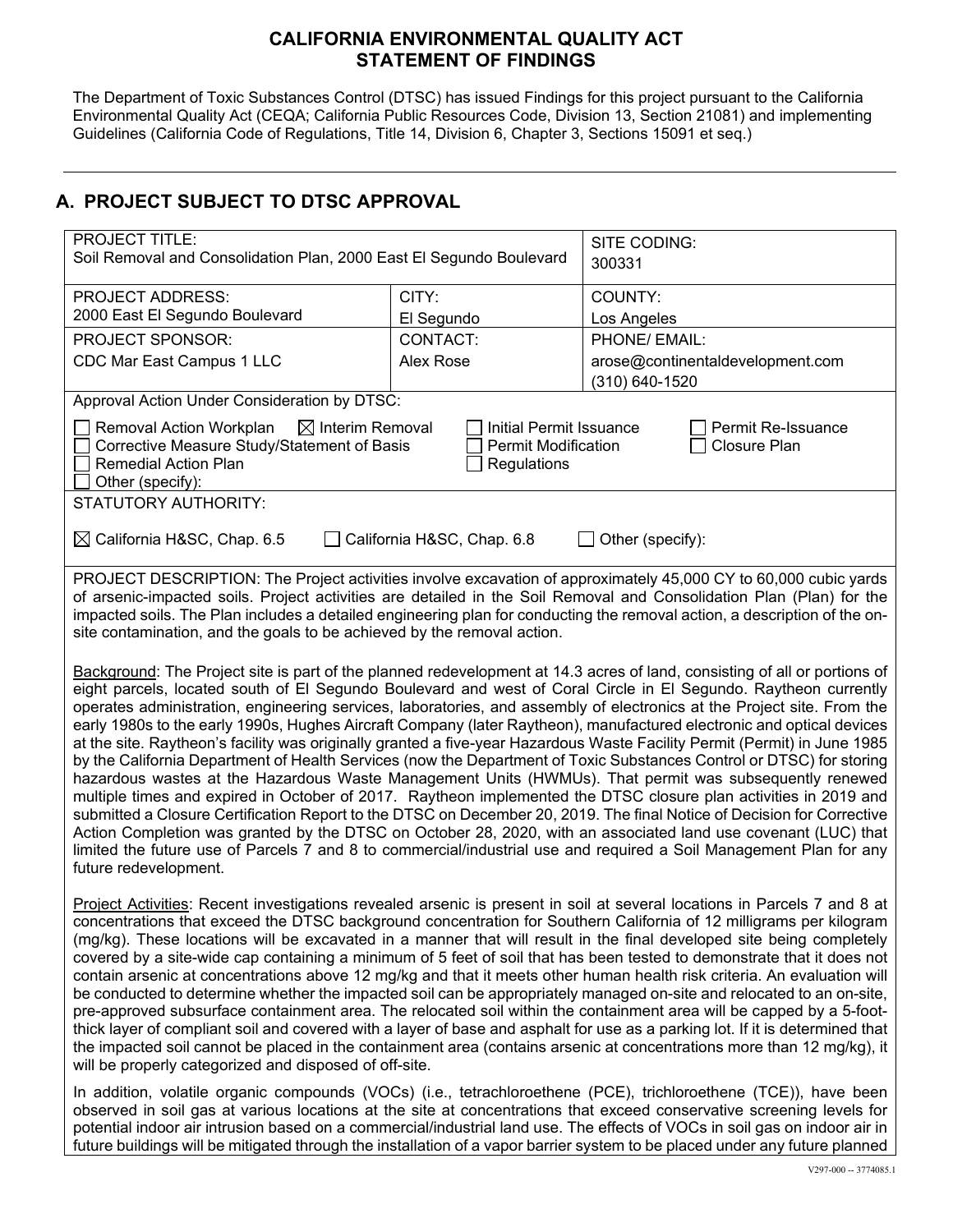buildings with enclosed space designed for human occupancy. Groundwater at depths approximately 75 to 90 feet below ground surface is contaminated with PCE and TCE. However, groundwater has not been and will not be utilized at the Project site and does not represent a risk of exposure.

The recommended remedial excavation activities combine excavation with off-site disposal of the impacted soil. The activities that would be conducted to implement the removal action include:

- Excavating approximately 45,000 to 60,000 cubic yards (cy) of arsenic-impacted soil from identified locations at depths up to 10 feet below ground surface (bgs);
- Conducting confirmation soil sampling to verify the efficacy of the remedial excavation activities and to verify that soils left in place comply with the conditions necessary for safe redevelopment;
- Implementing visual and olfactory monitoring;
- Monitoring ambient particulate matter  $(PM_{10})$  on the site;
- Implementing dust control measures, as needed;
- Providing field-based notifications to the South Coast Air Quality Management District (SCAQMD), as required;
- Providing field-based notifications to the Los Angeles Department of Public Health (LADPH), as required;
- Providing field-based notifications to the California Geologic Energy Managements Division (CalGEM) and the City of El Segundo, as required;
- Providing field-based notifications to the State Water Resources Control Board, as required;
- Transporting the stockpiled soil to an appropriately licensed facility; and
- Importing clean certified fill for use as backfill in the excavation.

As mentioned previously, it is estimated that the remedial activities will excavate approximately 45,000 to 60,000 cy of impacted soil. Overall redevelopment of the El Segundo South Campus will require approximately 108,800 cy of soil to be exported and another 51,100 cy of fill imported to the site. The excavated contaminated soil is considered a part of the anticipated earthwork for the overall redevelopment activities and, therefore, will not substantially increase the amount of soil to be exported. After soil testing is complete, an appropriate permitted landfill will be selected based on the results of the testing. If the soil is determined to be non-hazardous waste, it will likely be disposed of at the Recology's Hay Road Landfill facility, 6427 Hay Road, Vacaville, California. If the soil is determined to be non-RCRA hazardous waste or hazardous waste, it will likely be disposed of at the Chemical Waste Management Disposal Site, 35251 Old Skyline Road, Kettleman City, California. After the disposal facility is determined, the soil will be loaded into end-dump trailers/trucks that will be covered with tarps prior to leaving the site for the disposal facility.

DTSC utilized information and analysis in the El Segundo South Campus Specific Plan Final Environmental Impact Report (EIR) to support a final determination about the type of environmental document required to be prepared for the Soil Removal and Consolidation Plan, 2000 East El Segundo Boulevard, as provided by Sections 15162, 15163, and 15164 of the CEQA Guidelines. Specifically, the EIR analyzed potential impacts related to contaminated soils in Section 5.7 (Hazards and Hazardous Materials) and potential impacts related to grading and construction in Section 5.2 (Transportation and Traffic), Section 5.3 (Air Quality), Section 5.4 (Greenhouse Gas Emissions), Section 5.5 (Noise), and Section 5.8 (Hydrology and Water Quality).

# **B. LEAD AGENCY ENVIRONMENTAL DOCUMENT REVIEWED**

#### Lead Agency: City of El Segundo

Lead Agency's Environmental Document: El Segundo South Campus Specific Plan Final Environmental Impact Report

Date Certified: January 21, 2016

State Clearinghouse Number: 2012101081

## **C. STATEMENT OF FINDINGS AND FACTS FOR ADEQUACY OF LEAD AGENCY ENVIRONMENTAL DOCUMENT**

**Using its independent judgment, DTSC makes the following findings:**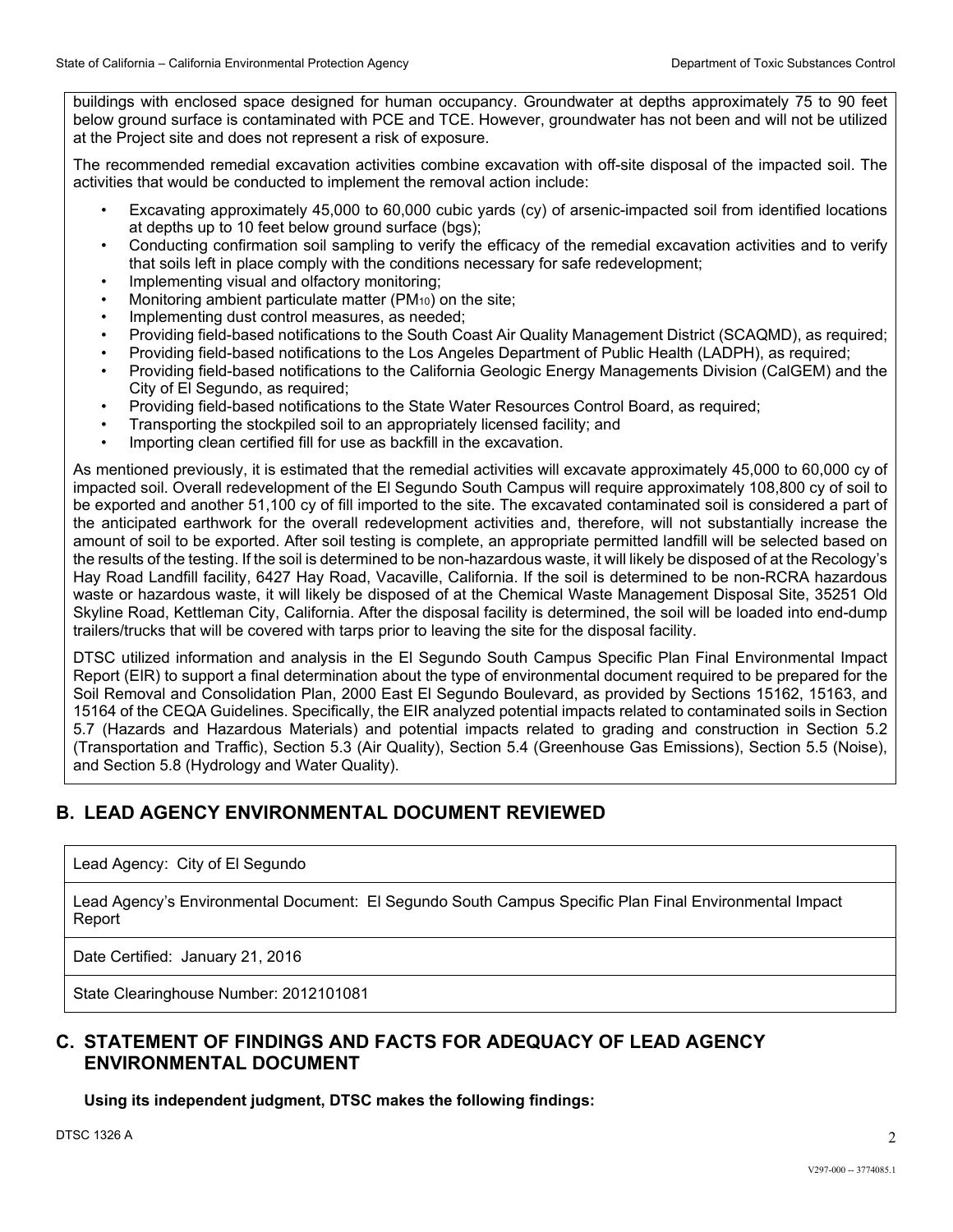- $\boxtimes$  The Lead Agency Final Environmental Document includes a description of the Project now before DTSC for decision
- $\boxtimes$  The Lead Agency Final Environmental Document adequately analyzed impacts associated with the Project before DTSC for decision.
- $\boxtimes$  DTSC concurs with the findings made by the Lead Agency Final Environmental Document relating to the Project before DTSC for decision.
- $\boxtimes$  Mitigation measures are included in the Lead Agency Final Environmental Document for the following resources that would potentially be affected by the DTSC project.

| Aesthetics                                | Mitigation Measure: None                                                                                                                                                                          |  |
|-------------------------------------------|---------------------------------------------------------------------------------------------------------------------------------------------------------------------------------------------------|--|
| <b>Agricultural Resources</b>             | <b>Mitigation Measure: None</b>                                                                                                                                                                   |  |
| $\boxtimes$ Air Quality                   | Mitigation Measure: AQ-1, AQ-2, AQ-3, and AQ-4 (refer to Final<br>Environmental Impact Report, Mitigation Monitoring and Reporting<br>Program (January 2015), see Attachment A)                   |  |
| <b>Agricultural Resources</b>             | <b>Mitigation Measure: None</b>                                                                                                                                                                   |  |
| <b>Biological Resources</b>               | Mitigation Measure: None                                                                                                                                                                          |  |
| <b>Cultural Resources</b>                 | Mitigation Measure: None                                                                                                                                                                          |  |
| Energy                                    | Mitigation Measure: None                                                                                                                                                                          |  |
| $\boxtimes$ Geology / Soils               | Mitigation Measure: GEO-1 (refer to Final Environmental Impact Report,<br>Mitigation Monitoring and Reporting Program (January 2015), see<br>Attachment A)                                        |  |
| <b>Greenhouse Gas Emissions</b>           | Mitigation Measure: None                                                                                                                                                                          |  |
| $\boxtimes$ Hazards / Hazardous Materials | Mitigation Measure: HAZ-1, HAZ-2, HAZ-3, HAZ-4, HAZ-6, and HAZ-8<br>(refer to Final Environmental Impact Report, Mitigation Monitoring and<br>Reporting Program (January 2015), see Attachment A) |  |
| $\boxtimes$ Hydrology / Water Quality     | Mitigation Measure: HWQ-1 and HWQ-2 (refer to Final Environmental<br>Impact Report, Mitigation Monitoring and Reporting Program (January<br>2015), see Attachment A)                              |  |
| Land Use / Planning                       | Mitigation Measure: None                                                                                                                                                                          |  |
| <b>Mineral Resources</b>                  | Mitigation Measure: None                                                                                                                                                                          |  |
| $\boxtimes$ Noise                         | Mitigation Measure: N-1 (refer to Final Environmental Impact Report,<br>Mitigation Monitoring and Reporting Program (January 2015), see<br>Attachment A)                                          |  |
| Population / Housing                      | <b>Mitigation Measure: None</b>                                                                                                                                                                   |  |
| <b>Public Services</b>                    | <b>Mitigation Measure: None</b>                                                                                                                                                                   |  |
| Recreation                                | Mitigation Measure: None                                                                                                                                                                          |  |
| Transportation / Traffic                  | Mitigation Measure: None                                                                                                                                                                          |  |
| <b>Tribal Cultural Resources</b>          | Mitigation Measure: None                                                                                                                                                                          |  |
| Utilities / Service Systems               | Mitigation Measure: None                                                                                                                                                                          |  |
| Wildfire                                  | Mitigation Measure: None                                                                                                                                                                          |  |

 $\boxtimes$  Mitigation measures identified in the Lead Agency Final Environmental Document have been adopted by DTSC for this Project and will be implemented to avoid, reduce, or substantially lessen the project impacts. No additional mitigation measures are necessary, and no additional mitigation monitoring plan is required pursuant to CEQA.

For each significant environmental effect identified for the Project: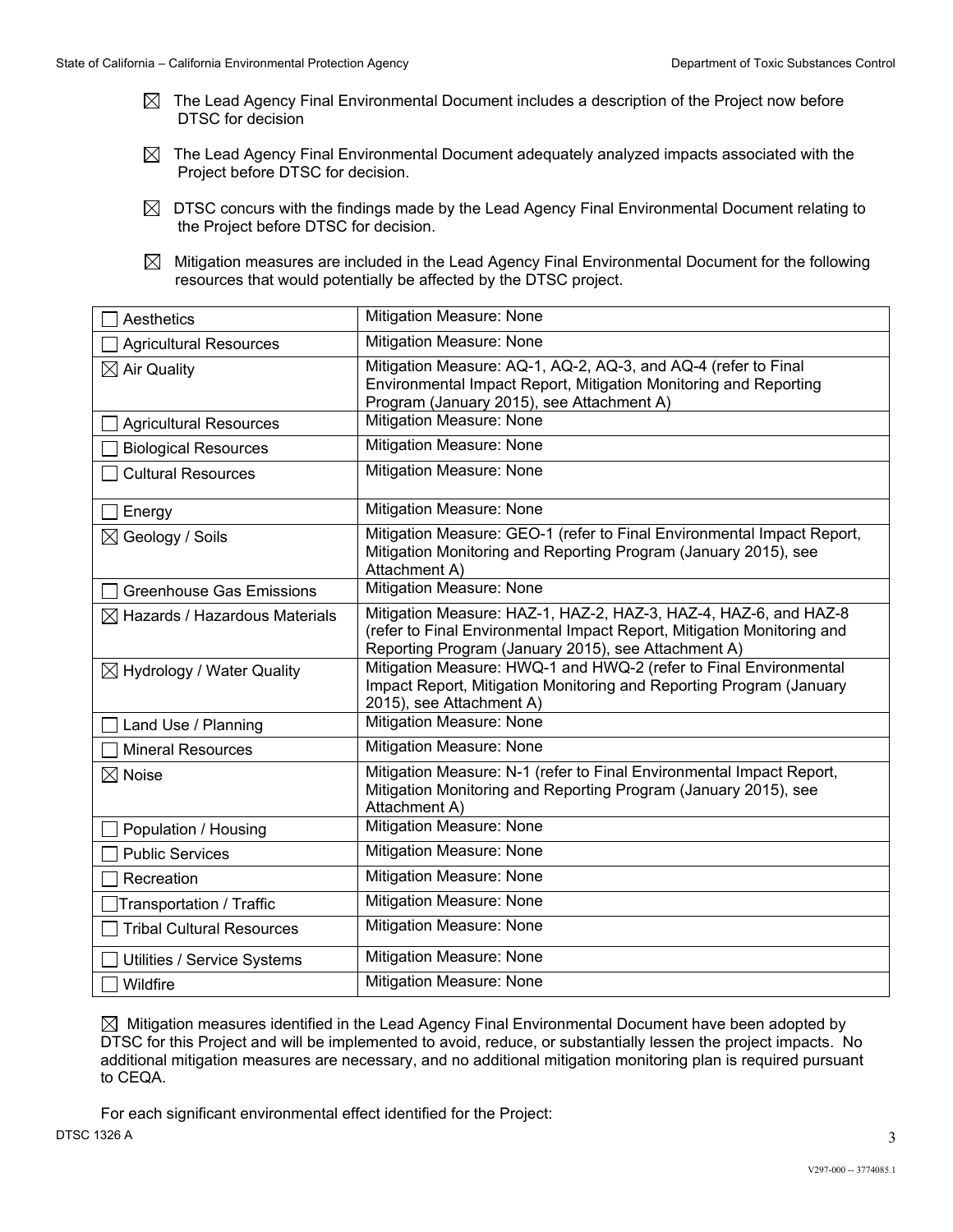$\boxtimes$  Changes or alterations have been required in, or incorporated into, the Project which avoid or substantially lessen the significant environmental effects as identified in the Lead Agency Final Environmental Document.

 $\boxtimes$  Such changes or alterations are within the responsibility and jurisdiction of the City of Fountain Valley not DTSC.

 $\boxtimes$  Such changes have been adopted by this public agency or can and should be adopted by this public agency.

Mitigation measures included in the Lead Agency Final Environmental Document are infeasible, and therefore, will not be incorporated into the DTSC Project for the following reasons: N/A

#### **BASED ON THE ABOVE FINDINGS, DTSC CONCLUDES:**

| resources: | The proposed Project will result in significant and unavoidable effects to the following environmental      |                                                                                                                                                                                                                                                                                                                                                                                                                                                                                                                                                                                       |
|------------|-------------------------------------------------------------------------------------------------------------|---------------------------------------------------------------------------------------------------------------------------------------------------------------------------------------------------------------------------------------------------------------------------------------------------------------------------------------------------------------------------------------------------------------------------------------------------------------------------------------------------------------------------------------------------------------------------------------|
|            | <b>Air Quality</b>                                                                                          | <b>Mineral Resources</b>                                                                                                                                                                                                                                                                                                                                                                                                                                                                                                                                                              |
|            | Agricultural Resources                                                                                      | Noise                                                                                                                                                                                                                                                                                                                                                                                                                                                                                                                                                                                 |
|            | <b>Biological Resources</b>                                                                                 | Population/Housing                                                                                                                                                                                                                                                                                                                                                                                                                                                                                                                                                                    |
|            | <b>Cultural Resources</b>                                                                                   | <b>Public Services</b>                                                                                                                                                                                                                                                                                                                                                                                                                                                                                                                                                                |
|            | $\Box$ Energy                                                                                               | Recreation<br>Transportation/Traffic                                                                                                                                                                                                                                                                                                                                                                                                                                                                                                                                                  |
|            | $\Box$ Geology/ Soils<br><b>Greenhouse Gas Emissions</b>                                                    | <b>Tribal Cultural Resources</b>                                                                                                                                                                                                                                                                                                                                                                                                                                                                                                                                                      |
|            | Hazards/Hazardous Materials                                                                                 | Utilities/ Service Systems                                                                                                                                                                                                                                                                                                                                                                                                                                                                                                                                                            |
|            | Hydrology/ Water Quality                                                                                    | Wildfire                                                                                                                                                                                                                                                                                                                                                                                                                                                                                                                                                                              |
|            | available.                                                                                                  | Impacts to these resources would remain significant even after applying mitigation measures<br>described in the Lead Agency Final Environmental Document, or there is no feasible mitigation                                                                                                                                                                                                                                                                                                                                                                                          |
|            | Considerations was adopted by the Lead Agency for these resources. DTSC adopts a<br>Health and Safety Code. | In accordance with Cal. Code of Regs., title 14, section 15093, a Statement of Overriding<br>Statement of Overriding Considerations for these resources having determined that the DTSC<br>Project benefits outweigh the significant environmental effects for the following reasons: The<br>DTSC remedial actions reduce the exposure of contaminated soil, soil gas, and groundwater in<br>order to render it safe for Site occupants. The DTSC remedial project also serves to protect<br>human health and the environment, which are DTSC's responsibilities under the California |

 $\boxtimes$  In accordance with Cal. Code of Regs., title 14, section 15093, a Notice of Determination indicating the results of said Findings will be filed with the Governor's Office of Planning and Research / State Clearinghouse.

 $\sqrt{ }$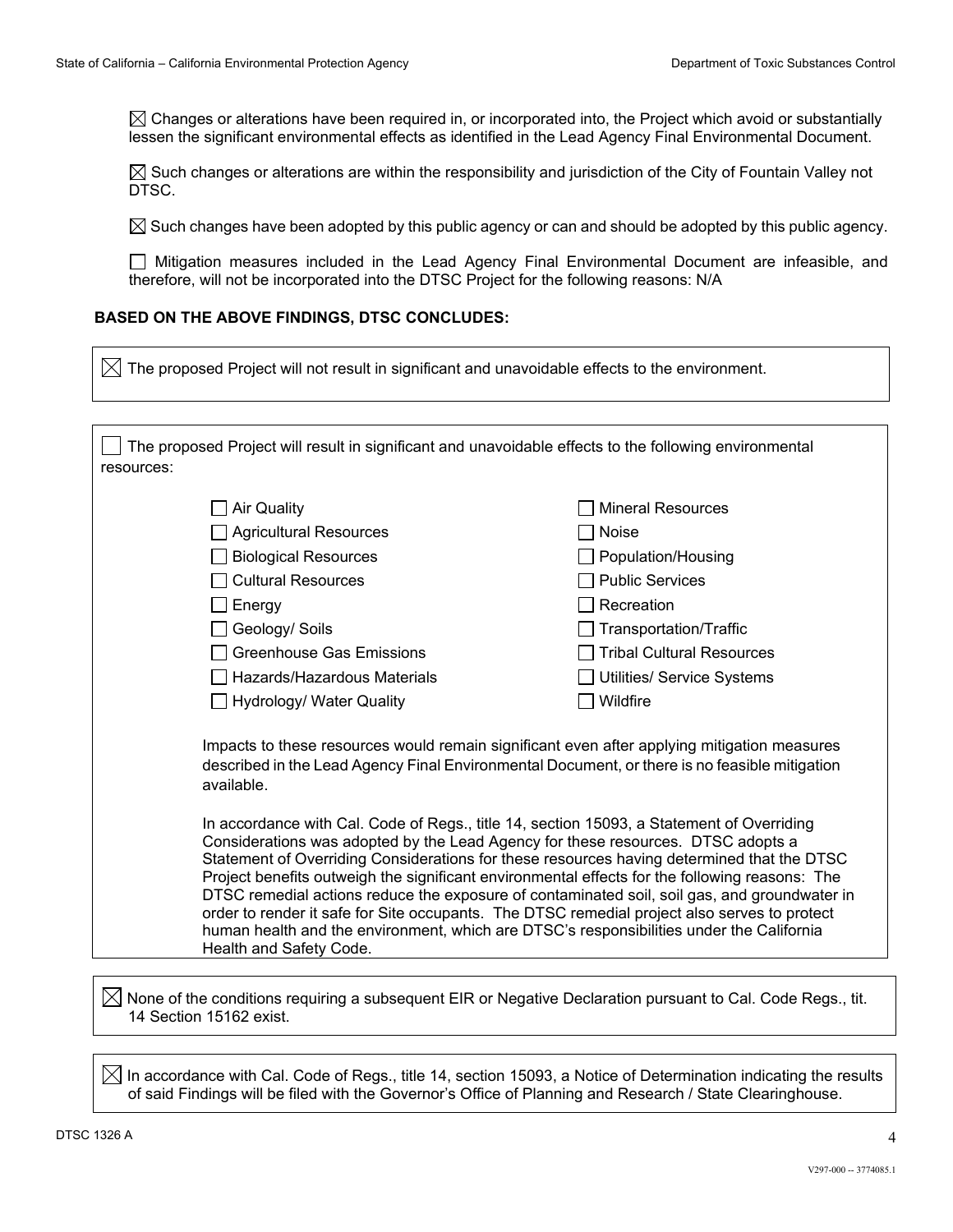## **D. CERTIFICATION**

05/20/2022Project Manager's Signature Date Viktoriya Anashkina Environmental Scientist (818) 717-6549 Project Manager's Name Title Title Phone #  $\mathbb{Z}$ inojos ps:1er 5/20/2022 Branch Chief's Signature Date Date Javier Hinojosa **Environmental Program Manager I** (714) 854-5326<br>Anch Chief's Name **Environmental Program Manager I** (714) 854-5326 Branch Chief's Name

DTSC 1326 A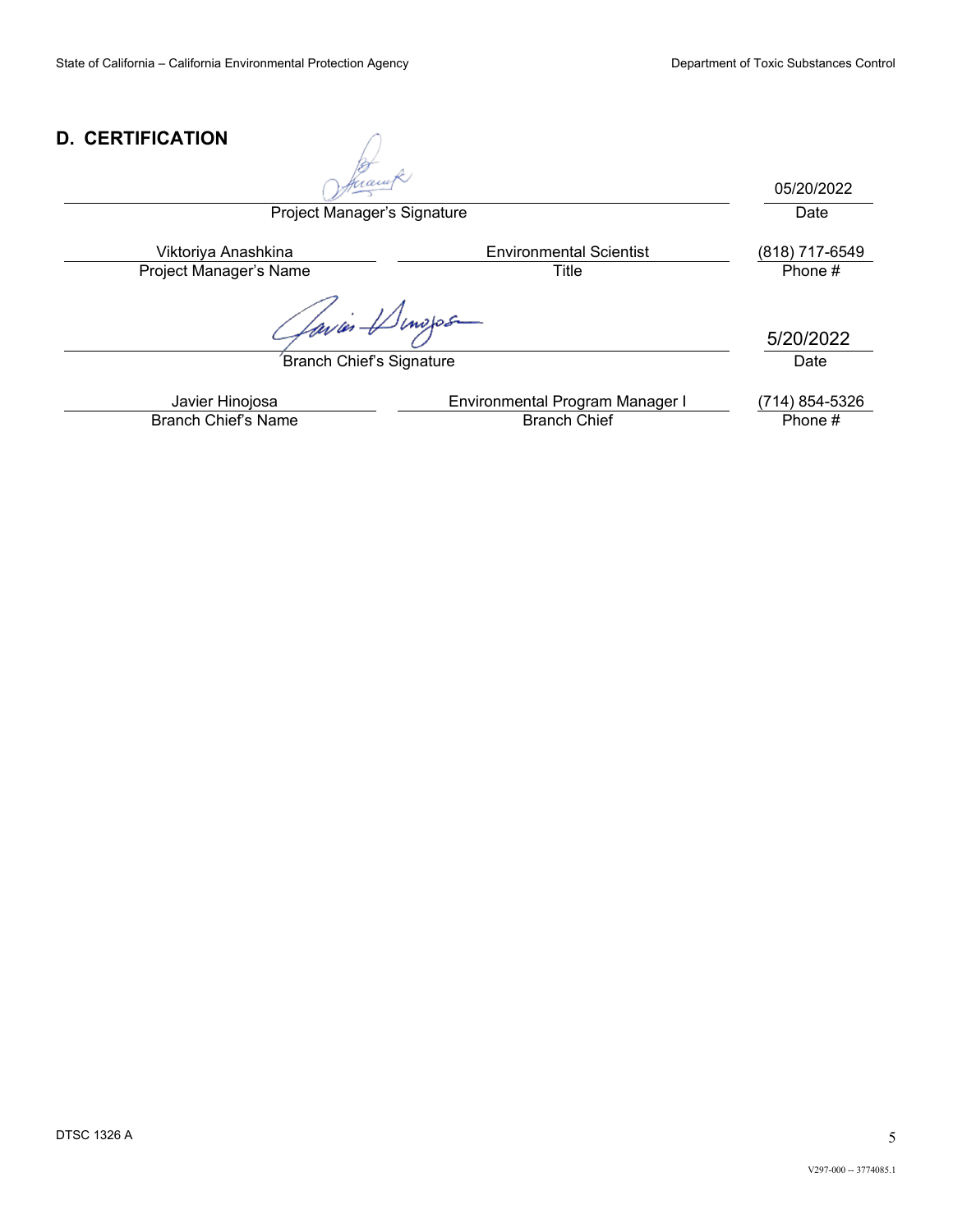### **Attachment A**

The following mitigation measures are included in the Lead Agency Final Environmental Document would be implemented as applicable for activities described in the Soil Removal and Consolidation Plan.

**AQ-1:** Before the City issues a Grading Permit, the Director of Public Works, or designee, and Director of Planning and Building Safety, or designee, must approve Grading Plan, Building Plans, and specifications that comply with SCAQMD Rule 403, excessive fugitive dust emissions must be controlled by regular watering or other dust prevention measures, and Rule 402, which requires implementation of dust suppression techniques to prevent fugitive dust from creating a nuisance off-site as specified in the SCAQMD's Rules and Regulations. Implementation of the following measures would reduce short-term fugitive dust impacts on nearby sensitive receptors:

- All active portions of the construction site must be watered every three hours during daily construction activities and when dust is observed migrating from the Project site to prevent excessive amounts of dust.
- Appoint a construction relations officer to act as a community liaison concerning on-site construction activity including
- resolution of issues related to particulate matter generation.
- Pave or apply water every three hours during daily construction activities or apply non-toxic soil stabilizers on all unpaved
- access roads, parking areas, and staging areas. More frequent watering must occur if dust is observed migrating from the site during site disturbance.
- Any on-site stockpiles of debris, dirt, or other dusty material must be enclosed, covered, watered twice daily, or non-toxic soil binders shall be applied.
- All grading and excavation operations must be suspended when wind speeds exceed 25 miles per hour.
- Disturbed areas must be replaced with ground cover or paved immediately after construction is completed in the affected area.
- Track-out devices such as gravel bed track-out aprons (3 inches deep, 25 feet long, 12 feet wide per lane and edged by rock berm or row of stakes) are required to reduce mud/dirt trackout from unpaved truck exit routes. Alternatively a wheel washer must be used at truck exit routes.
- On-site vehicle speed must be limited to 15 miles per hour.
- All material transported off-site must be either sufficiently watered or securely covered to prevent excessive amounts of dust before departing the job site; and
- Reroute construction trucks away from congested streets or sensitive receptor areas.

**AQ-2:** During construction, all trucks hauling excavated or graded material on-site must comply with Vehicle Code 23114 (Spilling Loads on Highways) regulating the manner for preventing material spilling onto public streets and roads. Before the City issues Grading Permits, the Project Applicant must demonstrate to the Director of Public Works, or designee, how operations comply with Vehicle Code 23114 during hauling activities, as applicable.

**AQ-3:** The following measures must be implemented by the contractor to reduce ROG emissions resulting from application of architectural coatings:

- Use high-pressure-low-volume (HPLV) paint applicators with a minimum transfer efficiency of at least 50 percent;
- Use pre-painted construction materials; and
- VOC content of architectural coatings cannot exceed 35 grams per liter.

**AQ-4:** Before the City issues a Grading Permit, the construction contractor must provide evidence to the Director of Public Works, or designee, that the following measures are implemented during construction:

- Provide temporary traffic controls such as a flag person, during all phases of construction to maintain smooth traffic flow.
- Provide dedicated turn lanes for movement of construction trucks and equipment on- and off-site.
- Improve traffic flow by signal synchronization, and ensure that all vehicles and equipment will be properly tuned and maintained according to manufacturers' specifications.
- Require the use of electricity from power poles rather than temporary diesel or gasoline power generators.
- Require the use of 2010 and newer diesel haul trucks (e.g., material delivery trucks and soil import/export) and if the Director determines that 2010 model year or newer diesel trucks cannot be obtained then trucks that meet EPA 2007 model year NOx emissions requirements may be used.
- During Project construction, all internal combustion engines/construction, equipment operating on the project site
- must meet EPA-Certified Tier 3 emissions standards, or higher according to the following:
	- $\circ$  Project start, to December 31, 2014: All off-road diesel-powered construction equipment greater than 50
	- $\circ$  horsepower must meet Tier 3 off-road emissions standards. In addition, all construction equipment must
	- $\circ$  be outfitted with BACT devices certified by CARB. Any emissions control device used by the contractor must achieve emissions reductions that are not less than what could be achieved by a Level 3 diesel emissions control strategy for a similarly sized engine as defined by CARB regulations.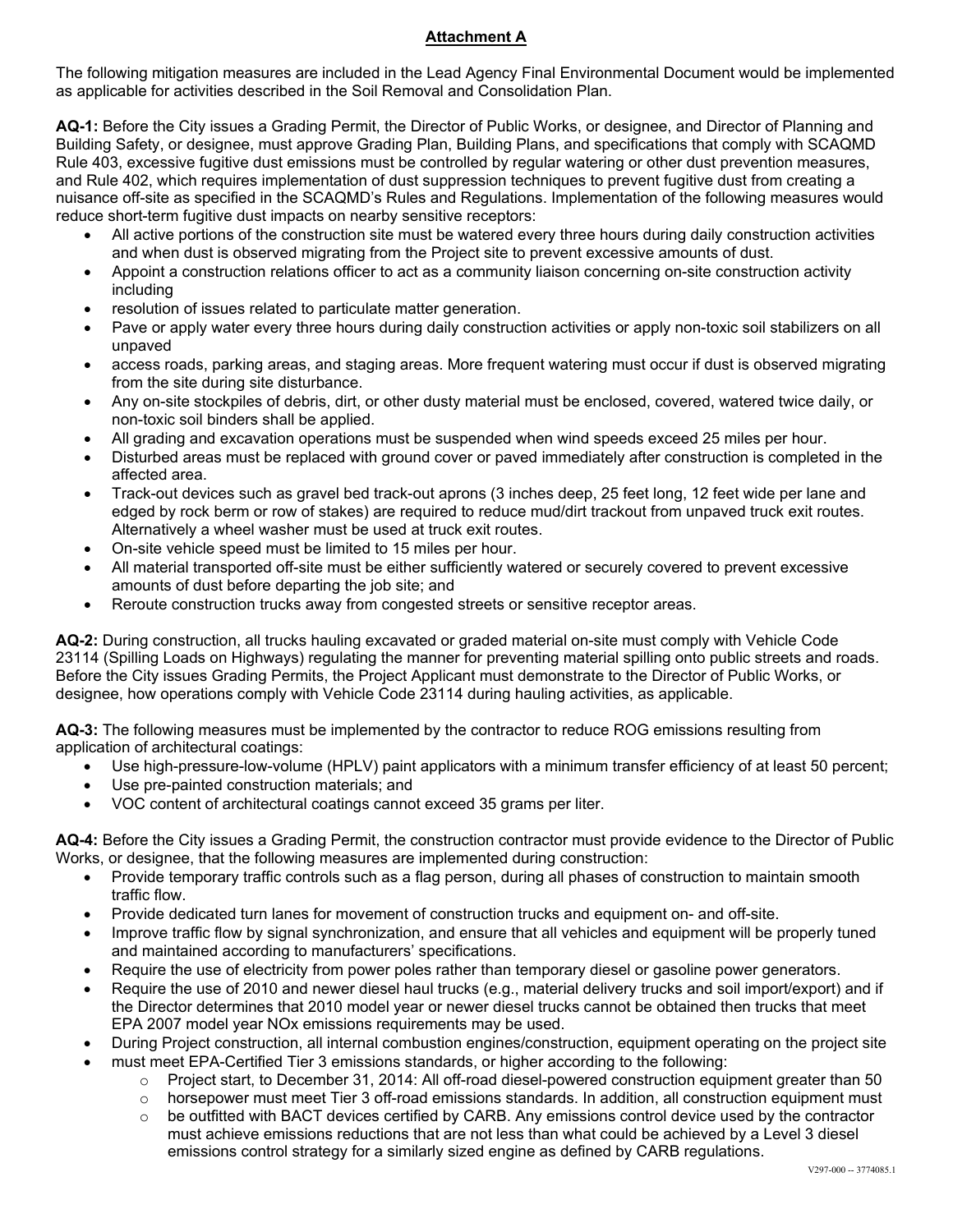- o Post-January 1, 2015: All off-road diesel-powered construction equipment greater than 50 horsepower must meet the Tier 4 emission standards, where available. In addition, all construction equipment must be outfitted with BACT devices certified by CARB. Any emissions control device used by the contractor must achieve emissions reductions that are not less than what could be achieved by a Level 3 diesel emissions control strategy for a similarly sized engine as defined by CARB regulations.
- $\circ$  A copy of each unit's certified tier specification, BACT documentation, and CARB or SCAQMD operating permit must be provided at the time of mobilization of each applicable unit of equipment.

**N-1:** Before the City issues grading permits, the Project Applicant must demonstrate, to the satisfaction of the Director of Public Works, or Designee, that the Project complies with the following:

- All construction equipment must be equipped with mufflers and sound control devices (e.g., intake silencers and noise shrouds) no less effective than those provided on the original equipment and no equipment shall have an un-muffled exhaust.
- The contractor must maintain and tune-up all construction equipment to minimize noise emissions.
- Stationary equipment must be placed so as to maintain the greatest possible distance to the sensitive receptors.
- All equipment servicing must be performed so as to maintain the greatest possible distance to the sensitive receptors.
- Impact tools (e.g., jack hammers, pavement breakers, and rock drills) used for project construction are required to be hydraulically or electronically powered wherever possible to avoid noise associated with compressed air exhaust from pneumatically powered tools. However, where use of pneumatic tools is unavoidable, an exhaust muffler must be used; this muffler can lower noise levels from the exhaust by up to about 10 dBA. External jackets on the tools themselves must be used where feasible, and this could achieve a reduction of 5 dBA. Quieter procedures must be used, such as drills rather than impact equipment, whenever feasible.
- A qualified "Noise Disturbance Coordinator" will be retained amongst the construction crew to be responsible for responding to any local complaints about construction noise. When a complaint is received, the Disturbance Coordinator shall notify the City within 24 hours of the complaint and determine the cause of the noise complaint (e.g., starting too early, malfunctioning muffler, etc.) and implement reasonable measures to resolve the compliant, as deemed acceptable by the Director of Planning and Building Safety; and
- Select demolition methods to minimize vibration, where possible (e.g., sawing masonry into sections rather than demolishing it by pavement breakers).

**GEO-1:** Before the City issues a Grading Permit or Building Permit, a lot-specific Geotechnical/Soils Investigation must be conducted, to the satisfaction of the Director of Planning and Building Safety, or designee. The Geotechnical/Soils Investigation must:

- Be prepared in accordance with the latest edition of the California Building Code by a civil engineer registered in this State;
- Comply with the recommendations specified in the Geology, Soils, Seismicity Report in Support of Raytheon El Segundo South Campus Specific Plan (D. Scott Magorien, C.E.G., March 6, 2013); and
- Recommend the appropriate corrective action, which is likely to prevent structural damage to each structure proposed to be constructed in the area where geotechnical/soils problems exist.

**HAZ-1:** Before a Grading Permit is issued, the actual location of onsite oil/gas wells must be verified with the DOGGR. All onsite wells present must be properly plugged and abandoned per current DOGGR, DTSC, and RWQCB requirements. Further, an environmental consultant with Phase II/site characterization experience must verify through soil sampling that no residual contamination has resulted from historic oil/gas production activities onsite.

**HAZ-2:** Before a Grading Permit is issued, soil sampling must be conducted within the portions of the Project site that have historically been utilized for agricultural purposes and may contain pesticide residues in the soil, as determined by a qualified Phase II/site characterization specialist. The sampling, conducted in consultation with the El Segundo Fire Department, must determine if pesticide concentrations exceed established regulatory requirements and identify further site characterization and remedial activities, if necessary. Should further site characterization/remedial activities be required, these activities shall be conducted per the applicable regulatory agency requirements, as directed by the El Segundo Fire Department.

DTSC 1326 A **HAZ-3:** Before a Grading Permit is issued, an environmental consultant with Phase II/site characterization experience must determine, based on the Current Conditions Report (CCR), RCRA Facility Investigation Work Plan (RFI Work Plan),